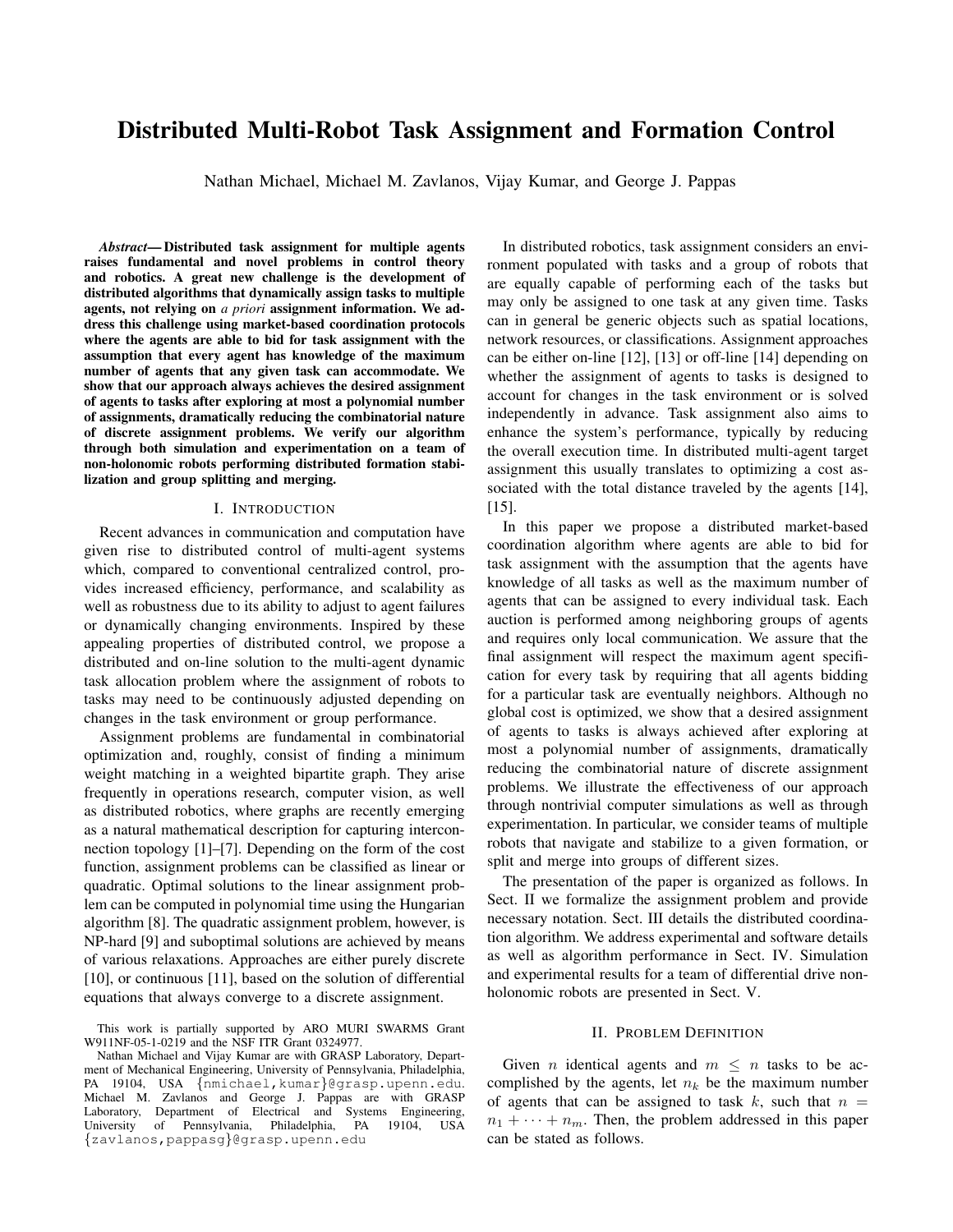*Problem 1 (Distributed Task Assignment):* Given  $n$ agents and m tasks, determine distributed control laws that split the agents into m groups of size  $n_k$  associated with each task  $k = 1, \ldots, m$ .

In the proposed framework, a *task* represents a generic notion associated with a common objective or item that all agents assigned to it should share. For instance, a task can be associated to a location that a group of agents should explore, a box that a group of agents should lift, or even a computation that a group of agents should collaboratively evaluate. In all cases, the common objective that defines the task requires collaboration of the group of agents that are assigned to it.

Since, the assignment of the agents to tasks is not provided *a priori*, it needs to be determined *dynamically*. We achieve this goal by letting every agent explore a sequence of tasks it considers *available* and eventually establish an assignment with an available task, according to the specifications of Problem 1.<sup>1</sup> Task assignment is based on a *distributed market* characterized by the absence of a centralizing auctioneer, where agents are able to *bid* for the task to which they wish to be assigned. Local communication among neighbors enables assignments to be made by comparing bids as well as information propagation in the underlying network, regarding the *availability* of the requested tasks. Inter-agent communication and the proposed bidding process, together form a *distributed coordination* framework able to achieve the desired assignment (Section III).

## III. DISTRIBUTED TASK ASSIGNMENT

Let  $\mathcal{I} = \{1, \ldots, m\}$  denote the index set of all available tasks and define the *availability*  $\alpha_k(t) \in \{0, 1, \ldots, n_k\}$  of a task  $k \in \mathcal{I}$  at time t by the number of agents that can still be assigned to that task without exceeding the limit  $n_k$ . We assume that every agent i holds an *estimate* of the availability  $\alpha_k(t)$  for every task  $k \in \mathcal{I}$ , which we denote by  $\alpha_k^{[i]}$  $k^{[i]}(t)$ . For every agent *i*, let  $\mathcal{I}_i^a(t) \triangleq \{k \in \mathcal{I} \mid \alpha_k^{[i]} \}$  $\binom{[t]}{k}(t) > 0$  denote the index set of all tasks that are considered *available* at time t. Then,  $\mathcal{I}_i^t(t) \triangleq \mathcal{I} \setminus \mathcal{I}_i^a(t) = \{k \in \mathcal{I} \mid \alpha_k^{[i]} \}$  $\binom{[i]}{k}(t) = 0$ denotes the index set of all tasks that are considered *taken*. Initially we assume that  $\alpha_k^{[i]}$  $k^{[i]}(t_0) = n_k$  for all agents i and so  $\mathcal{I}_i^a(t_0) = \mathcal{I}$  and  $\mathcal{I}_i^t(t_0) = \emptyset$ . Define, further, a *selection* function  $f_s : 2^{\mathbb{R}} \to \mathbb{R}$  by  $f_s(\mathcal{X}) \triangleq x \in \mathcal{X}$  for any set  $X \in \mathbb{R}$ , where  $x \in \mathcal{X}$  can be chosen according to any policy, deterministic or not. Applied on the index sets  $\mathcal{I}_i^a(t)$ , the selection function  $f_s$  returns an available task  $k \in \mathcal{I}_i^a(t)$  to which agent  $i$  may be assigned.

Construction of the aforementioned discrete assignment component relies on distributed *market-based* coordination, where the agents are able to bid for a desired task assignment. In particular, we say that a task  $k \in \mathcal{I}$  is being "sold" in the market if there is at least one agent *i* such that  $f_s(\mathcal{I}_i^a(t)) = k$ . In the absence of a centralizing auctioneer, local communication among the agents is required to achieve the desired coordination. Let  $\mathcal{N}_i(t)$  denote the set of neighbors of agent  $i$ , indicating those agents that agent  $i$  can communicate with at time  $t$ . Each auction of the proposed market-based coordination scheme is described in Algorithm 1, while the assignment process consists of a sequence of such auctions taking place locally among neighboring groups of agents.

Every auction takes place among an agent and all of its neighbors that wish to be assigned to the same task (line 1, Algorithm 1). The outcome of the auction depends on the values of the bids that the involved agents have placed. In particular, the agent with the highest bid wins the auction and continues to pursue its desired task (line 6, Algorithm 1). If there is a tie on the bids, the involved agents bid higher for the same task (line 10, Algorithm 1), while each agent with a lower bid selects a new task among the available ones (line 14, Algorithm 1) and updates its availability by a one unit decrement (line 15, Algorithm 1). In terms of the proposed market, this unit decrement indicates that the task is "sold" in the market *one more time*. Note that this availability can never increase since the aforementioned task will always be eventually assigned to an agent (possibly not to the first one to claim an assignment) depending on the bidding process. In addition to decrementing a task's availability once an agent requests an assignment, every agent also updates task availabilities by setting them to the minimum value of itself and its neighbors (lines 3, 7 and 13, Algorithm 1). This minimum update rule is due to the fact that each time a task is "sold" in the market it will always be eventually assigned to an agent. Agents that are not aware of a task's availability can claim it (line 14, Algorithm 1) and eventually bid for it. The minimum update rule, however, informs agents about a tasks' availabilities and prohibits them from requesting assignments with unavailable tasks. This speeds up the assignment process, but more importantly, guarantees progress towards reaching a final assignment since it does not allow continuous bidding for any particular task, which could hinder convergence of the assignment algorithm. Note that in the case of n tasks, each with availability  $n_k = 1$ , the proposed algorithm reduces to the one described in [16].

Correctness of the proposed scheme critically relies on the assumption that all agents requesting to be assigned to a task will eventually form a complete connected network, by which we mean a network where communication links exist between every pair of the involved agents. Under this assumption, all such agents can eventually share common and up to date information regarding the availability status of that task and can collectively initiate an auction and determine a final assignment, if required. Finally, the bidding process is assumed to be *sound*, namely every *tie* on the bids is eventually broken (line 9 of Algorithm 1). With these assumptions we can now state our main result.

*Proposition 3.1:* Given *n* agents, each implementing Algorithm 1, the group is always guaranteed to reach an assignment that respects the availabilities of every task. Furthermore, the final assignment is reached after the group has explored at most  $n(n + 1)/2$  assignments.

*Proof:* Clearly, the minimum update rule and the

<sup>&</sup>lt;sup>1</sup>We call task k *unavailable* if it has been assigned to  $n_k$  agents and *available* otherwise.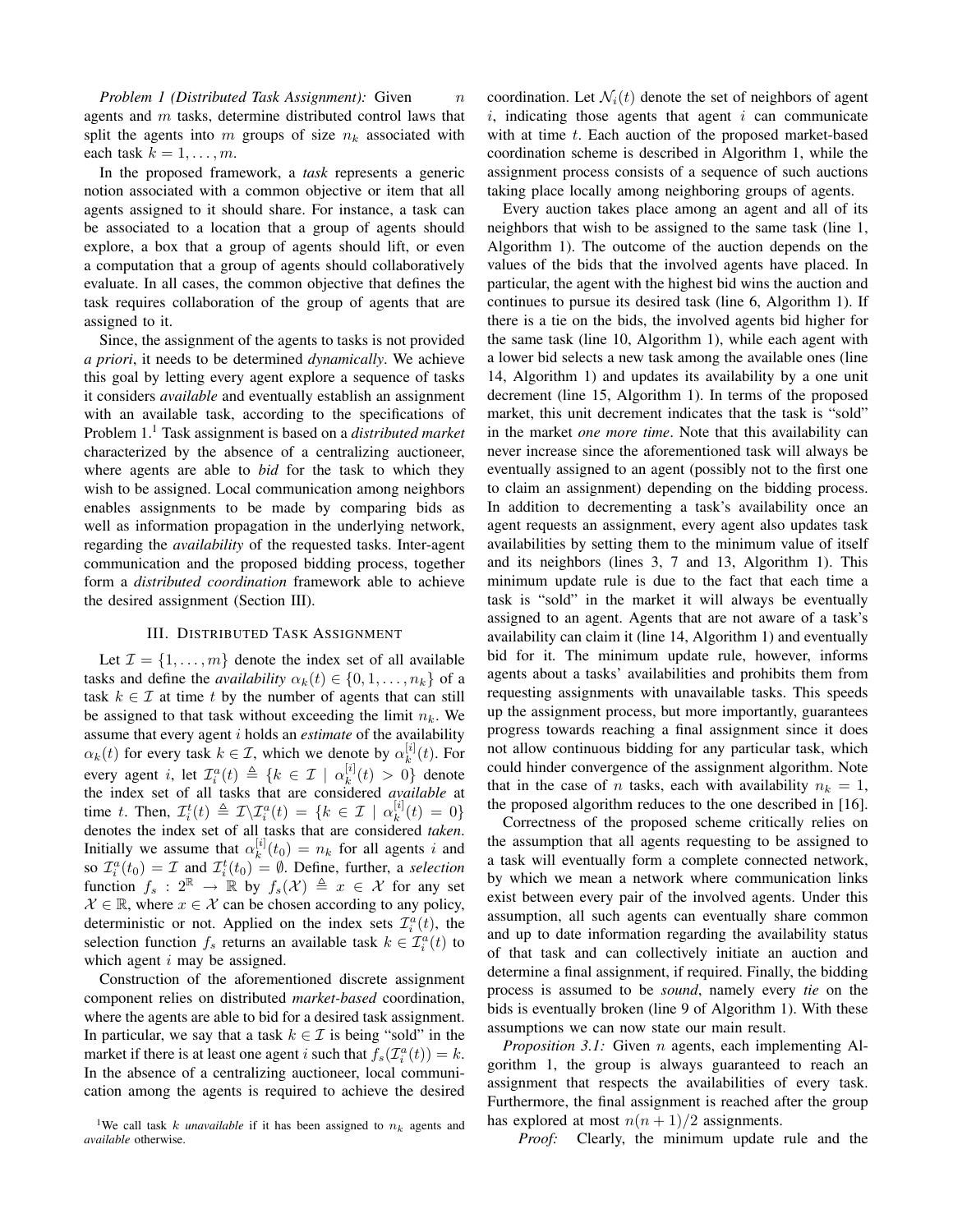## Algorithm 1 Market-Based Coordination for Agent i

**Require:** A task  $k_i = f_s(\mathcal{I})$  and bid  $b_i \geq 0$ 1: Compute the set of agents bidding for the same task  $k_i$ , i.e.,  $A_i := \{ j \in \mathcal{N}_i \mid k_j = k_i \}$ 2: if  $A_i = \emptyset$  then 3: Update the availabilities by,  $\alpha_k^{[i]}$  $\chi_k^{[i]} := \min_{j \in \{i, \mathcal{N}_i\}} {\{\alpha_k^{[j]} \}}$  $_{k}^{\left[ \jmath\right] }\}$ for all tasks  $k \in \mathcal{I}$ , 4: Update the sets  $\mathcal{I}_i^a$ ,  $\mathcal{I}_i^t$  and neighbors  $\mathcal{N}_i$ , 5: else if  $A_i \neq \emptyset$  then 6: if  $b_i > \max_{j \in \mathcal{A}_i} \{b_j\}$  then 7: Update the availabilities by,  $\alpha_k^{[i]}$  $\mathbf{h}_k^{[i]} := \min_{j \in \{i, \mathcal{N}_i\}} \{ \alpha_k^{[j]} \}$  $\{k^{[j]}\}\)$  for all tasks  $k \in \mathcal{I}$ , 8: Update the sets  $\mathcal{I}_i^{\dot{a}}, \mathcal{I}_i^{\dot{t}}$  and neighbors  $\mathcal{N}_i$ , 9: **else if**  $b_i = \max_{j \in \mathcal{A}_i} \{b_j\}$  **then** 10: Bid higher for the same task  $k_i$ , i.e.,  $b_i := f_s([b_i, \infty)),$ 11: Update neighbors,  $\mathcal{N}_i$ , 12: **else if**  $b_i < \max_{j \in \mathcal{A}_i} \{b_j\}$  then 13: Update the availabilities by,  $\alpha_k^{[i]}$  $\mathbf{h}_k^{[i]} := \min_{j \in \{i, \mathcal{N}_i\}} \{ \alpha_k^{[j]} \}$  ${k \choose k}$  for all tasks  $k \in \mathcal{I}$ , 14: Select a new available task by,  $k_i := f_s\left(\mathcal{I}_i^a \backslash \{k \mid \alpha_k^{[j]}=0\}\right)$ 15: Bid higher for the new task by,  $b_i := f_s([b_i, \infty))$ and update its availability by  $\alpha_k^{[i]}$  $\begin{smallmatrix} [i] \ k_i \end{smallmatrix} := \alpha^{[i]}_{k_i}$  $\frac{\lfloor i \rfloor}{k_i}-1,$ 16: Update the sets  $\mathcal{I}_i^a$ ,  $\mathcal{I}_i^t$  and neighbors  $\mathcal{N}_i$ , 17: end if 18: end if

assumption that all agents requesting to be assigned to a task eventually form a complete connected network, guarantee that the final assignment will respect the task availabilities. As discussed above, this is because all agents requesting to be assigned to a task will eventually share common availability information and will be able to initiate a final auction to determine the final assignment, if required. On the other hand, the assumption that any ties in the bids are always eventually broken guarantees that no auction can ever deadlock. This, combined with the fact that agents are prohibited from bidding for unavailable tasks (minimum update rule) guarantees progress towards the final assignment in finite time. To determine a bound on the number of assignments that need to be explored before the final assignment is reached we construct the following worst case scenario.

Assume  $n$  tasks with availability one each and let the agents explore tasks sequentially, in a decreasing-bid order. Without loss of generality, we may assume that the agent with the highest bid gets assigned to the first task. Then, the second highest bid agent loses one auction for the first task and is assigned to the second task. The third highest bid agent loses two actions for the first and second task, respectively, and is assigned to the third task. Continuing in this way and summing up the number of times each agent had to pursue a new task gives a total number of assignments explored equal to  $n(n+1)/2$ . For more details on correctness of the proposed scheme, we refer the reader to [16].

#### IV. EXPERIMENTAL SYSTEM AND SOFTWARE DESIGN

The remainder of the paper is dedicated to verifying the effectiveness of the algorithm presented in Sect. III in the context of formation control of a team of robots. We begin by discussing implementation details relevant to the analysis and experimental design that follows.

#### *A. Algorithm*

The distributed auctioning algorithm was implemented in *C++* using the open-source robotics software *Player*, part of the *Player/Stage/Gazebo* project [17]. The *Player* server enables network communications between multiple robots. *Player* also permits integration with simulation allowing the same code base to be used in both simulation and experimentation on the real hardware.

Each agent communicated a message packet containing its current pose and item selection, availability estimate, and bid. The pose was used to emulate limited communication neighborhoods in simulation and experimentation as well as provide pose estimates to the underlying control algorithms for local obstacle avoidance. Additionally, each agent chose any initial or updated items from a random uniform distribution over the set of items with non-zero availability.

Any implementation of the algorithm on a team of robots introduces network delays. Additionally, since the system is distributed the resulting implementation is asynchronous. To alleviate these issues, the algorithm was divided into two modules which monitored the auction in multiple concurrent threads on each robot. An underlying message relay operating at high frequency aggregated and provided messages to the algorithm. The relay also tracked and pruned data below a threshold of "liveliness," to emulate the effects of lost network communications between neighbors.

## *B. Simulation and Experimentation*

As noted in Sect. IV-A, the algorithm was implemented using the networking capabilities of *Player*. Simulations were performed using *Gazebo*, a 3D environment that interfaces with *Player*. In simulation, *Player* uses shared memory to exchange messages locally. For this reason simulation results will not contain network delays. Additionally, *Player* currently only supports TCP communications and thus the network message passing was peer-to-peer rather than broadcast.

The experimentation was performed on a team of six *Scarab* robots, one of which is shown in Fig. 1. The *Scarab* is a differential drive non-holonomic platform with on-board computation. Each robot is equipped with a localization target that provides accurate pose estimation in real time. Additionally, the team of *Scarabs* communicate on a wireless 802.11a network. Further details of the robot design and experimental environment are discussed in [18].

## *C. Algorithm Performance*

The algorithm was tested for effectiveness under a variety of conditions. We discuss here two cases evaluated on a team of six robots with complete and limited network connectivity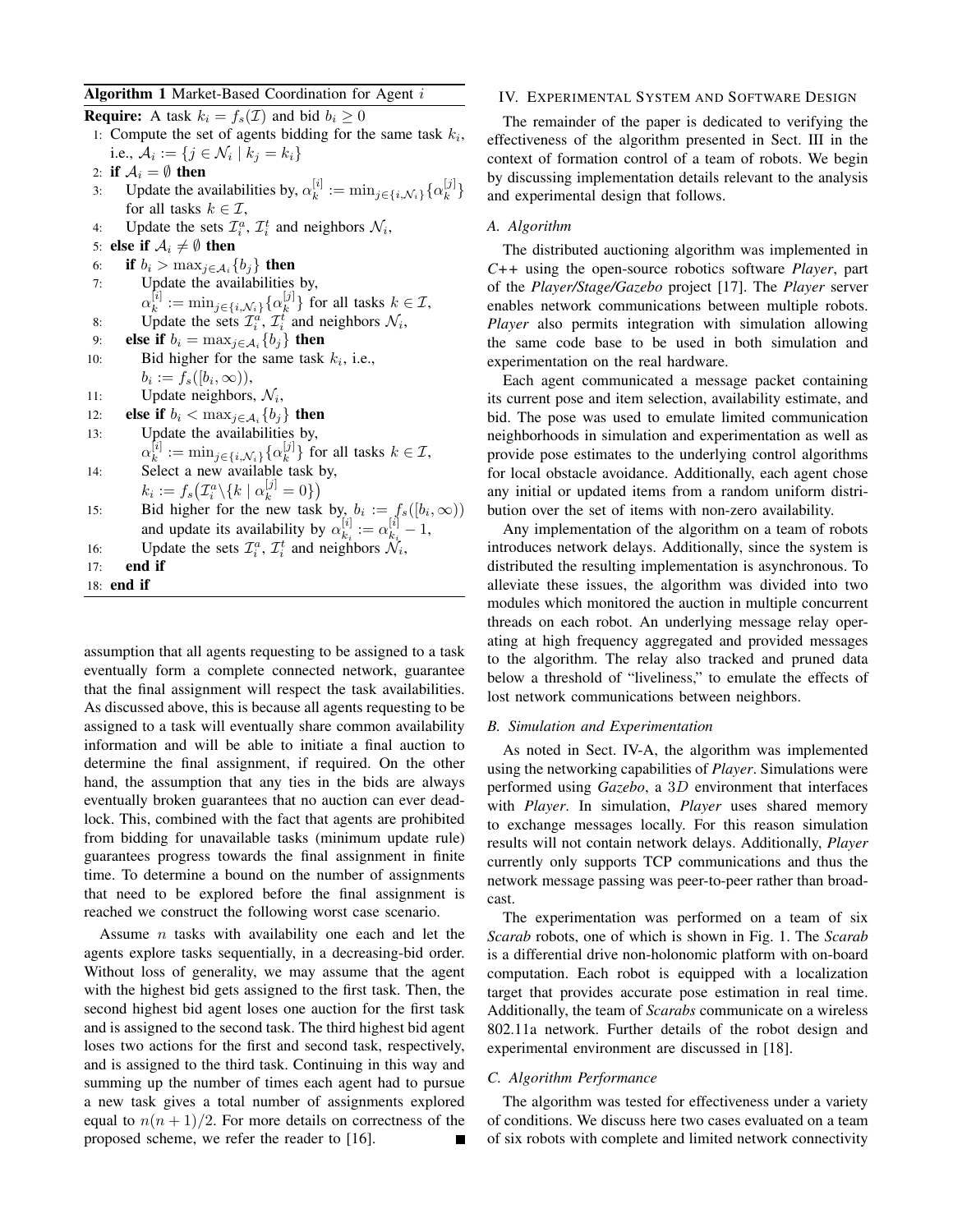

Fig. 1. *Scarab* Robot. The differential drive ground platform used in experimentation. Each robot is equipped with on-board computation, a tracking target for global pose estimation, and 802.11a wireless communications.

(see Sect. IV-A). By limited network connectivity, we mean that although all agents are connected, they do not all share the same set of neighbors. Each scenario was tested using two auction definitions: a unique item for each robot ( $n_k =$  $1, k = \{1, \ldots, 6\}$  and two items shared equally between the six robots ( $n_k = 3$ ,  $k = \{1, 2\}$ ). The results of one trial auction for each of the four resulting test cases are shown in Fig. 2.

Figures 2(a) and 2(b) demonstrate the effects of complete versus limited communication on the update of the algorithm for two trial auctions. Clearly, Fig. 2(a) depicts an immediate response to any commonly shared items since information is globally available in a single iteration. However, when communication is limited (Fig. 2(b)) the two robots share a common item for several iterations before the information is dispersed to the other agent.

Figures 2(c) and 2(d) show similar results. Empirically, we observe that in Fig. 2(d), although the auction was randomly initialized such that the division favored completion, a single agent shared an item that exceeded the permissible availability. Note that one would expect the robot to change on iteration seven since there are six agents in the system and full knowledge should therefore take six hops. However, since the robots are computing these values asynchronously and with network delay, it is reasonable to expect that a robot was more advanced in the update of the algorithm.

# V. APPLICATION TO DISTRIBUTED FORMATION CONTROL

In distributed robotics, the assignment problem addressed by Algorithm 1 naturally arises in applications involving destination and target allocation. The formation control problem is an example of one such application.

Consider the assignment of multiple tasks associated with predefined spatial locations or regions which define a formation. For the case where each robot is associated with a unique task k, the resulting auction definition is  $n_k = 1$ for all k and  $m = n$  under the assumptions discussed in the Sect. III. Such a situation resolves to a unique point and can therefore be considered as distributed formation control. However, if  $n_k = a > 1$ , then the resulting auction



Fig. 2. Algorithm Performance. The algorithm was tested on six robots in four scenarios to characterize performance. Four trial runs demonstrate the effects of complete and limited inter-agent communication on auctions consisting of unique and equally shared items. Each line represents the current item selection of a robot. Note that since each auction is occurring locally and asynchronously, the x-axis depicts iterations rather than time.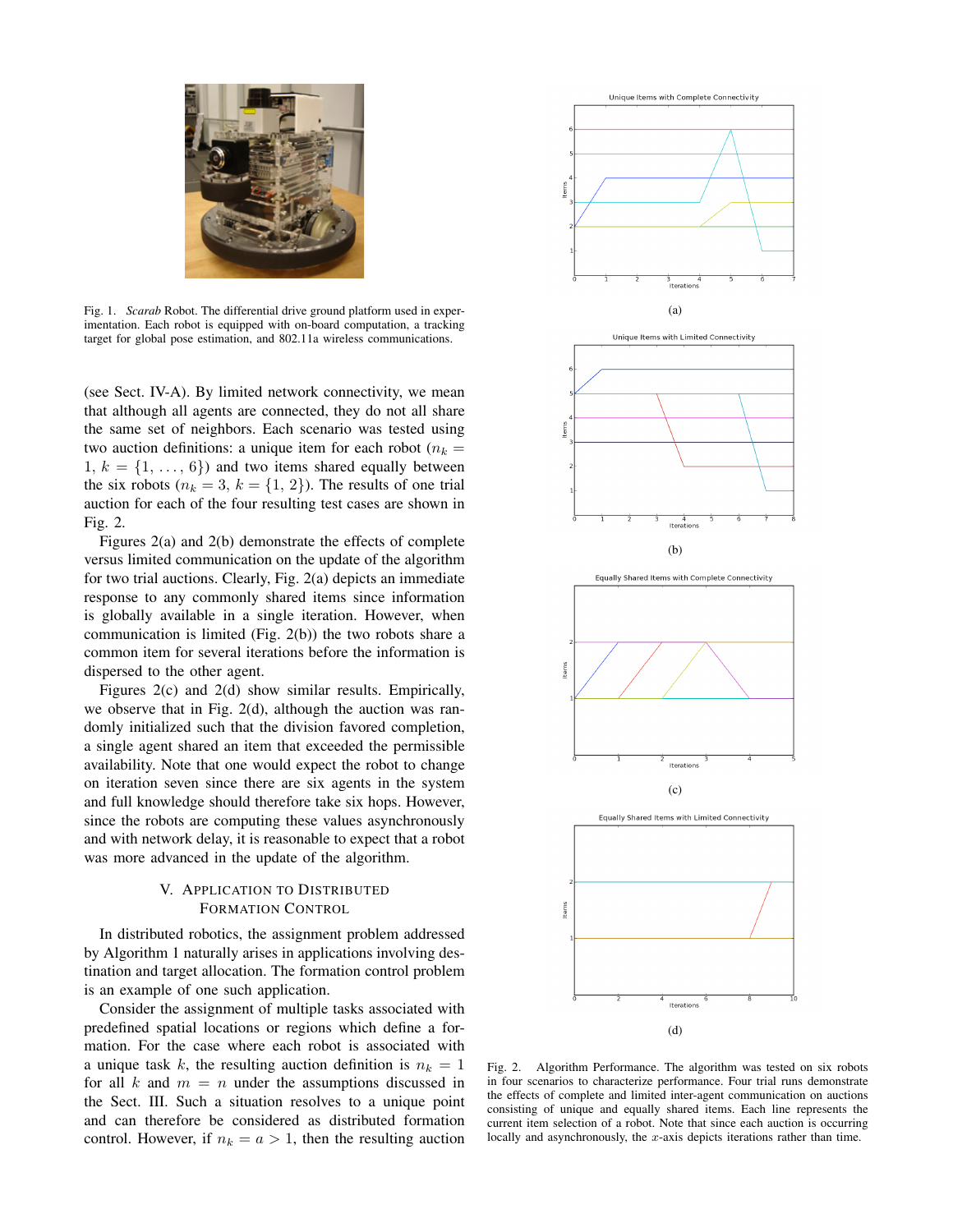

Fig. 3. Simulated Formation Control. Twenty nonholonomic robots modeled after the *Scarab* control to a series of letters forming the local laboratory name "GRASP." Each robot has a limited sensing and communication range. Concurrent with the auction, each robot is performing decentralized collision avoidance and way-point control. Figures 3(a)–3(d) depict the transition between the two letters "S" and "P."

dynamically groups a subset of robots. In such a situation,  $k$ is a shared item or task, which we choose to associate with a region in space. The resulting auction therefore defines group splitting and merging depending upon the auction specification.

Both of these auctions require that an underlying control law exists concurrently with the capability to resolve inter-agent collision avoidance and way-point navigation. Of course, any control law suitable for the application is acceptable. For the purposes of our implementation, we have selected a control law modeled closely after the distributed navigation function controllers presented in [19], [20] for nonholonomic, non-point robots. Reactive control laws [21] are also permissible. Recall that each agent is transmitting its current pose within the message packet described in Sect. IV-A. This information permits a control law to resolve collision scenarios without requiring further information.

## *A. Simulation Results*

A simulated team of twenty non-holonomic robots modeled closely to agree with the physical characteristics of the *Scarab* robot was used to test the application of Algorithm 1 to distributed formation control when each robot is assigned to a unique spatial point.

A series of goal locations were predefined in  $\mathbb{R}^2$  that collectively spelled the name "GRASP." An auction was performed that dynamically determined to which location a robot was assigned and then performed way-point navigation and collision avoidance to the goal location. Additionally, a limited communication radius of 5 meters was emulated to evaluate the effectiveness of the algorithm under limited communication. The series of images in Fig. 3 provides a depiction of the evolution of the simulation.

## *B. Experimental Results*

The algorithm was tested on six *Scarab* robots. In Sect. V-A, we considered the formation problem where each robot was bidding for a unique location. In experimentation, we consider the capabilities of the algorithm to resolve auctions involving shared items where each item represents a region characterized by a disc centered at a specific location in the experimental environment.

From an initial formation (Fig.  $4(a)$ ) the robots were transmitted a series of auction description that defined the number of items being auctioned as well as the maximum availabilities. The transition between auctions was triggered manually and the underlying code base ensured that message queues were cleared between auctions to prevent old messages from effecting the next auction.

The formation shown in Fig. 4(b), was determined by an auction defined by  $m = 2$ ,  $n_1 = n_2 = 3$ , where  $k_1$ and  $k_2$  were mapped to the coordinates  $(0, -1.75 \,\mathrm{m})$  and (0, 1.75 m) in the global reference frame, respectively. The resulting control specification caused a division of the group into two subgroups of equal size. Figure 4(c) depicts the formation defined by a similar auction transmitted to the robots, but to further split the team into four subgroups. The auction was defined by  $m = 4$ ,  $n_1 = n_2 = 1$ ,  $n_3 = n_4 = 2$ , where tasks  $n_1$  and  $n_2$  were defined previously and  $n_3$ and  $n_4$  were mapped to the coordinates  $(1.75 \text{ m}, 0)$  and  $(-1.75 \,\mathrm{m}, 0)$ .

#### VI. DISCUSSION AND FUTURE WORK

We addressed the problem of distributed task allocation for a team of robots and proposed a distributed algorithm that requires at most  $n(n+1)/2$  iterations to converge. The general definition of tasks or items makes this algorithm applicable to a wide range of scenarios. We discussed the performance and implementation of the algorithm on a team of robots. We concluded with simulation and experimental results that demonstrated the effectiveness of the algorithm for applications such as distributed formation control, and merging and splitting of groups.

An area of work that should be addressed is the actual effects of limited connectivity (e.g. differing sets of neighbors) on the algorithm. In this paper, we emulated limited communication by ignoring messages from agents that were not within a predefined neighborhood due to a limited experimental area. Additionally, we only characterized the algorithm with six robots using TCP communications. A study on the effects of broadcast versus peer-to-peer communication for a larger system is merited.

Due to the broad applicability of the proposed algorithm, many avenues of future work are foreseeable. We are in-